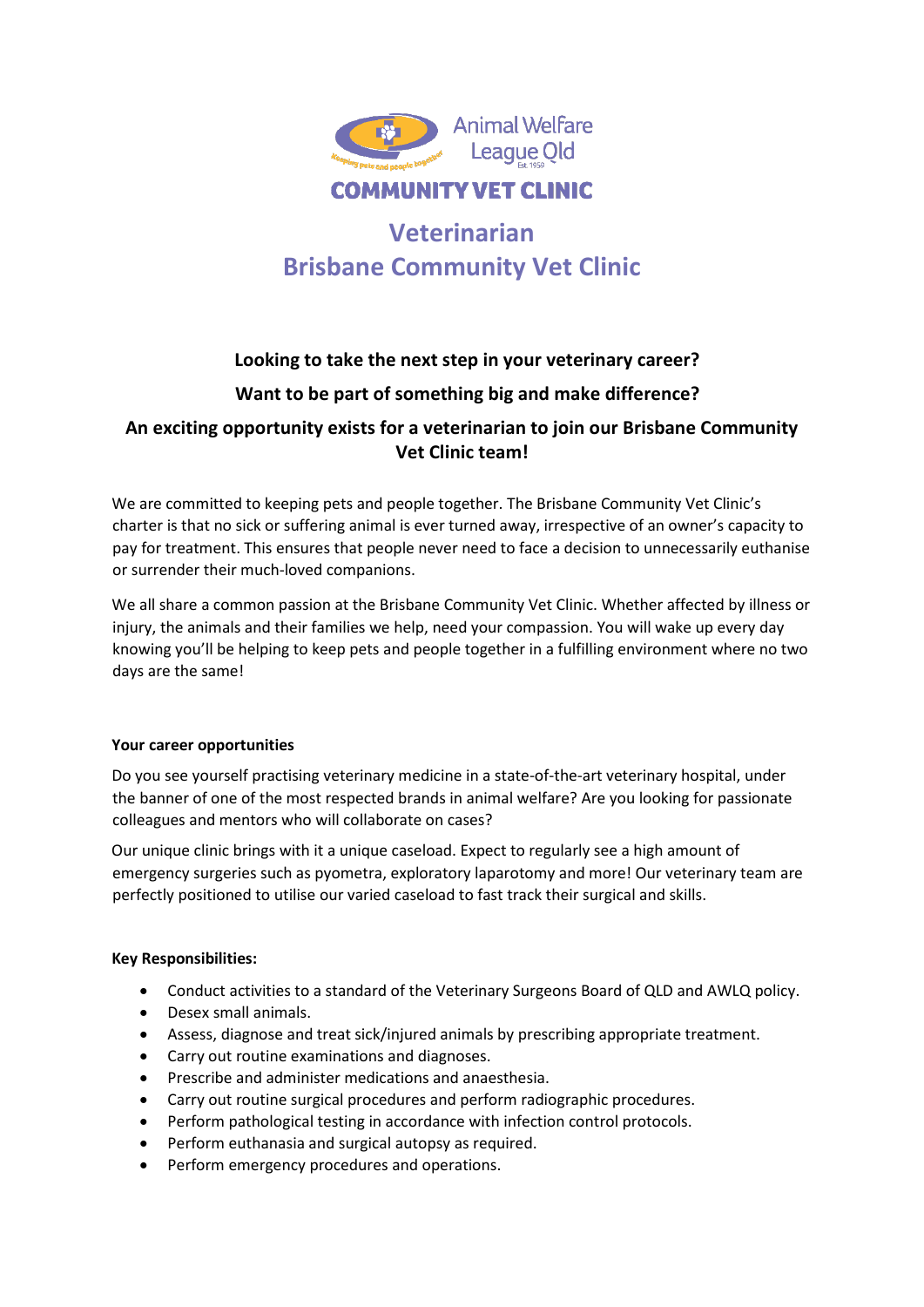- Communicate accurate and professional veterinary advice to clients.
- Meet animal health regulatory and legislative requirements.
- Provide owners with preventative health care information.
- Communicate diagnosis and treatment plans.
- Generate estimates for the cost of treatment.
- Remain up to date with developments in the veterinary medicine profession and keep informed on all governing regulations e.g. Veterinary Surgeons Board QLD, Australian Veterinary Association, and Queensland Health.
- Maintain comprehensive clinical records.
- Comply with WH&S duties and maintain clinic hygiene in accordance with clinic policies and procedures.

#### **To be eligible to apply for this role, you must address the following selection criteria:**

- Degree in Veterinary Science and Registration with the Queensland Veterinary Surgeons Board.
- Radiation Use License.
- Authorised Implanter Number (AIN).
- Demonstrate a minimum of 2 years experience in a clinical setting.
- Strong interpersonal and communication skills, with internal and external stakeholders.
- Ability to analyse issues from different viewpoints, identify hidden problems and implement solutions.
- Strong Time Management/organisational skills.
- Versatility Able to modify one's own behavioural style to respond to the needs of others while maintaining one's own objectives.
- Strong attention to detail, and seeks to provide quality veterinary care at all times.
- Discerns presenting symptoms and signs of a patient to formulate an accurate diagnosis.

#### **What are the benefits we can offer you?**

Join the Brisbane Community Vet Clinic and in addition to an amazing work-life balance, you will enjoy plenty of perks, including a very generous salary package, and:

- \$2500 continuing education allowance to support your professional development
- 4 weeks of annual leave and 1-week paid study leave
- 4 weeks at full pay parental leave.

#### PLUS

- No on-call rosters.
- Free access to EAP and professional HR support.
- Relocation support for overseas veterinarians on a sponsored visa.
- Generous veterinary treatment discounts.
- Flexible working arrangements to suit lifestyle and family commitments.

#### **Most importantly, every day you'll play an instrumental role in our lifesaving work.**